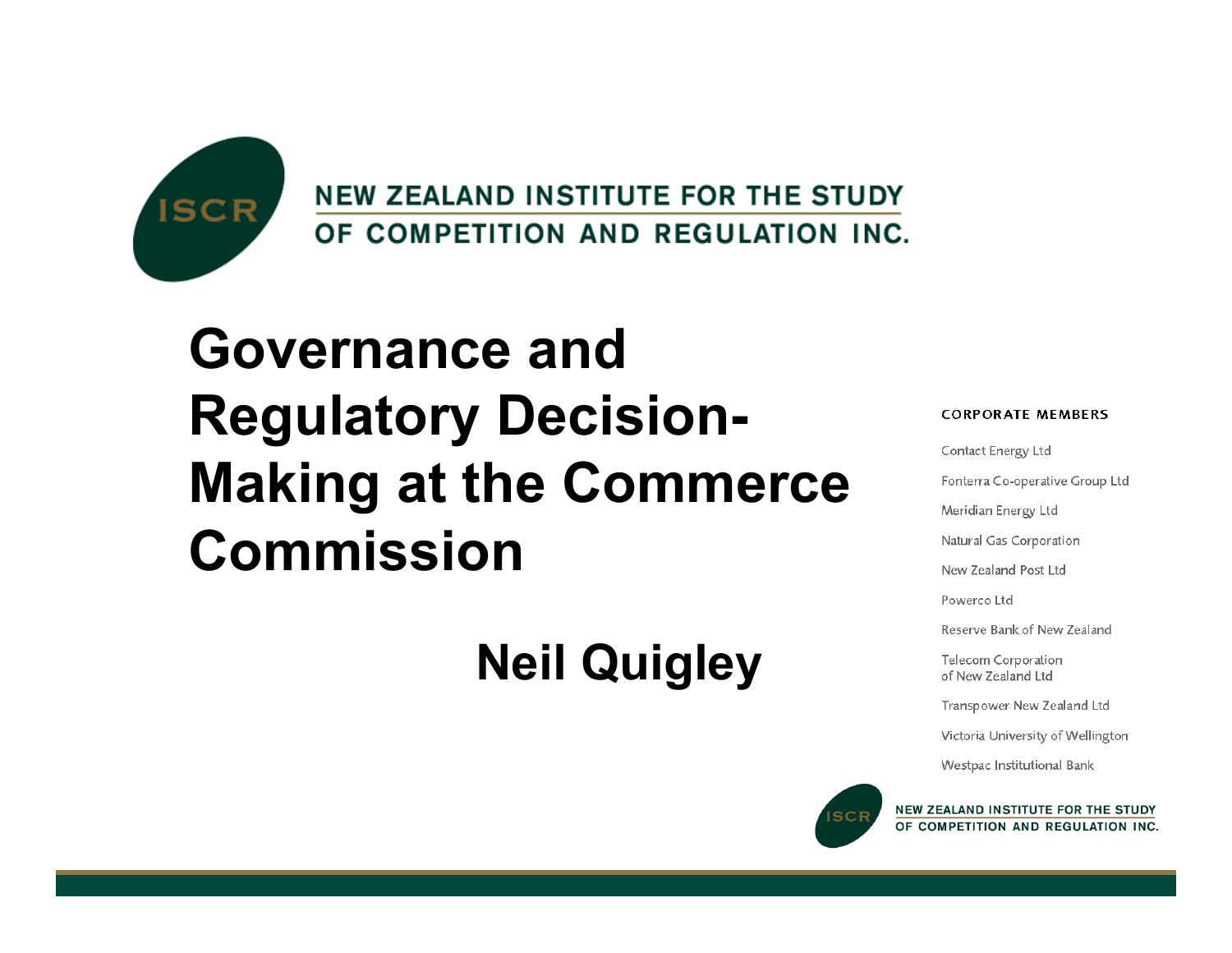# **Outline**

- Governance application to the Commission
- Procedure and regulatory credibility
- Regulatory conferences
- Judicial review
- Summary of problems and solutions
- Overview: Current processes provide limited credibility for the Commission because they do not facilitate a rigorous review of position papers and draft determinations. This is particularly important in the absence of appeals on merit. Fortunately a range of solutions are available.NEW ZEALAND INSTITUTE FOR THE STUDY

OF COMPETITION AND REGULATION INC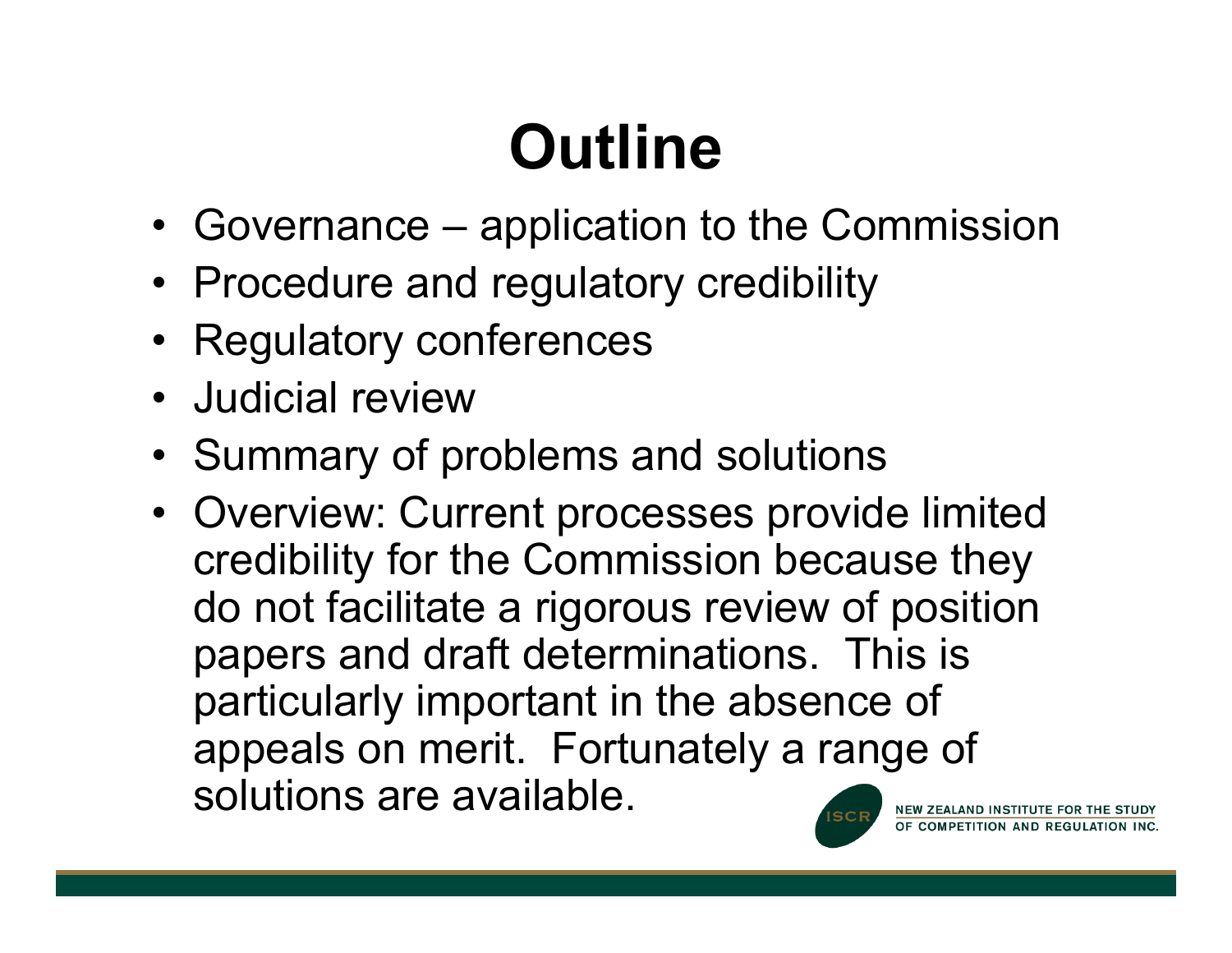#### **Governance**

- Governance = the design of institutions that induce or force management to internalize the welfare of stakeholders (Tirole 2001)
- Regulatory agencies have complex stakeholder relationships – multiple stakeholders and conflicting interests.
- Stakeholders include legislators, interest groups (including "the public") and the courts (where appeal rights exist).



NEW ZEALAND INSTITUTE FOR THE STUDY OF COMPETITION AND REGULATION INC.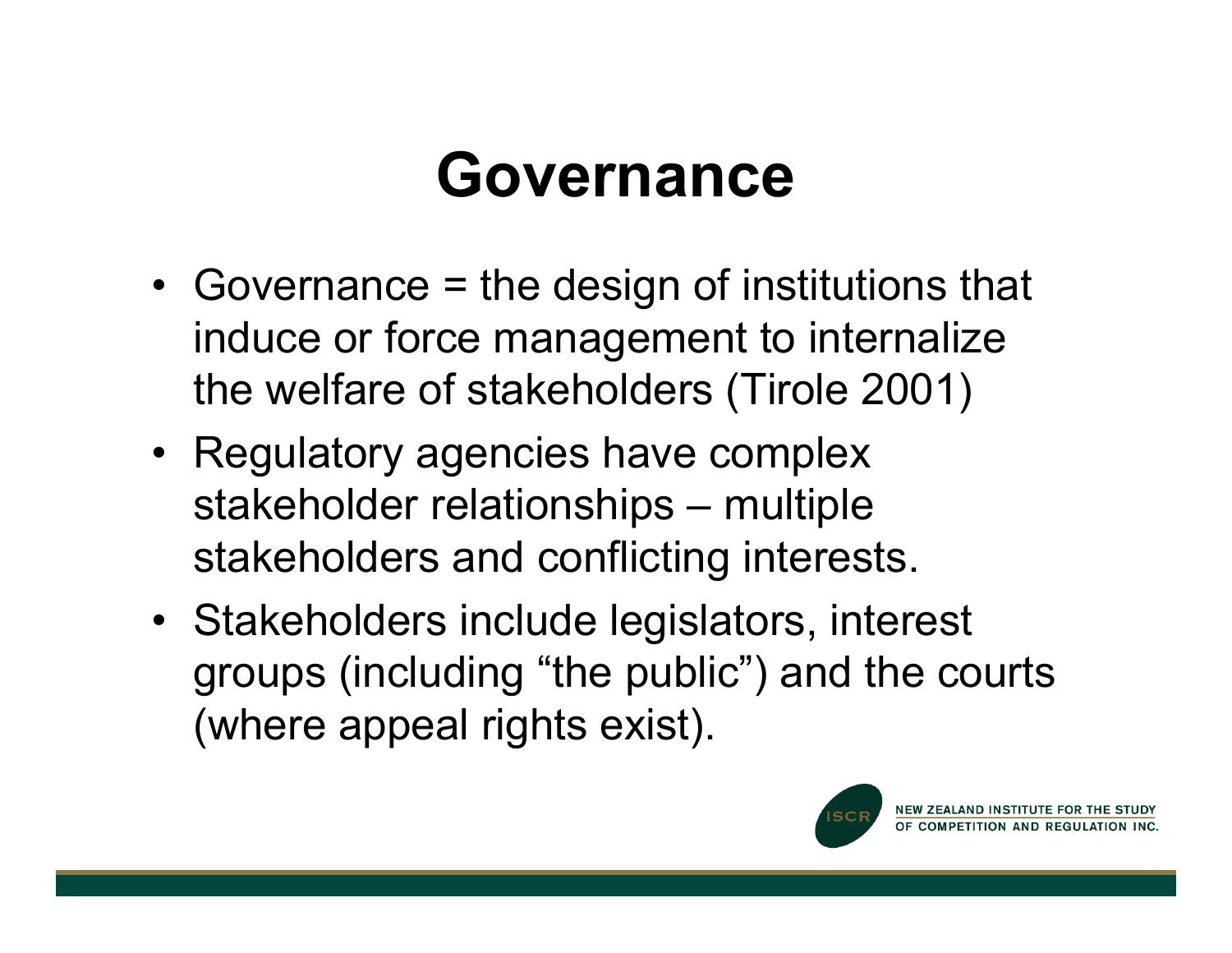#### **Governance and Procedural Rules**

- Procedural requirements provide for ample participation of interest groups.
- Regulatory agencies must:
	- provide notice
	- inform about proposed rule makings
	- make decisions taking into account the submissions of interested parties
	- not make decisions in the absence of supporting information.

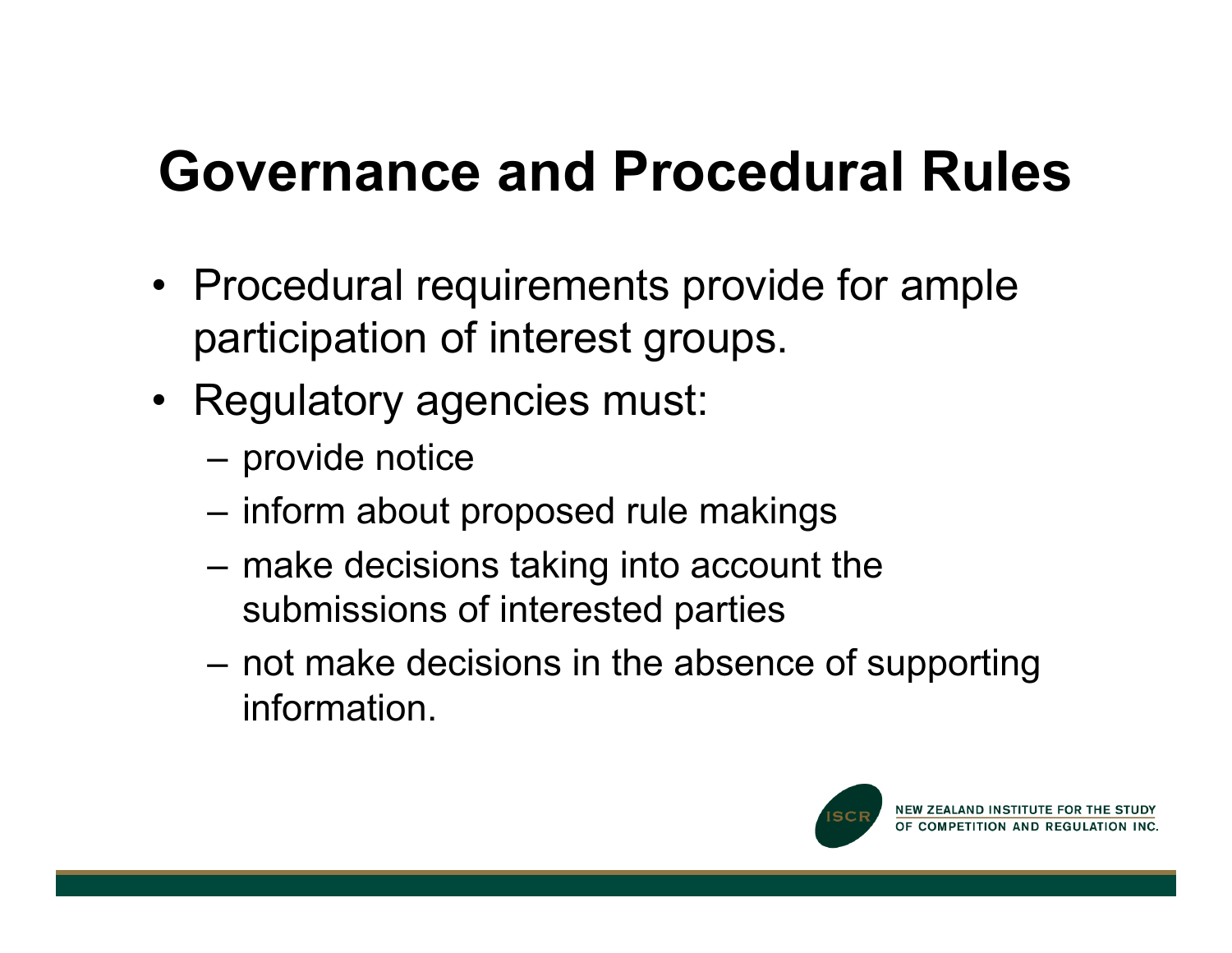#### **Procedural Rules and Credibility**

- Procedural requirements reflect the pursuit of credibility.
- Credibility is critical if regulation is to be welfare enhancing:
	- In the absence of credible regulation, private investors require higher rates of return, and will favour investment in generic rather than specific assets.

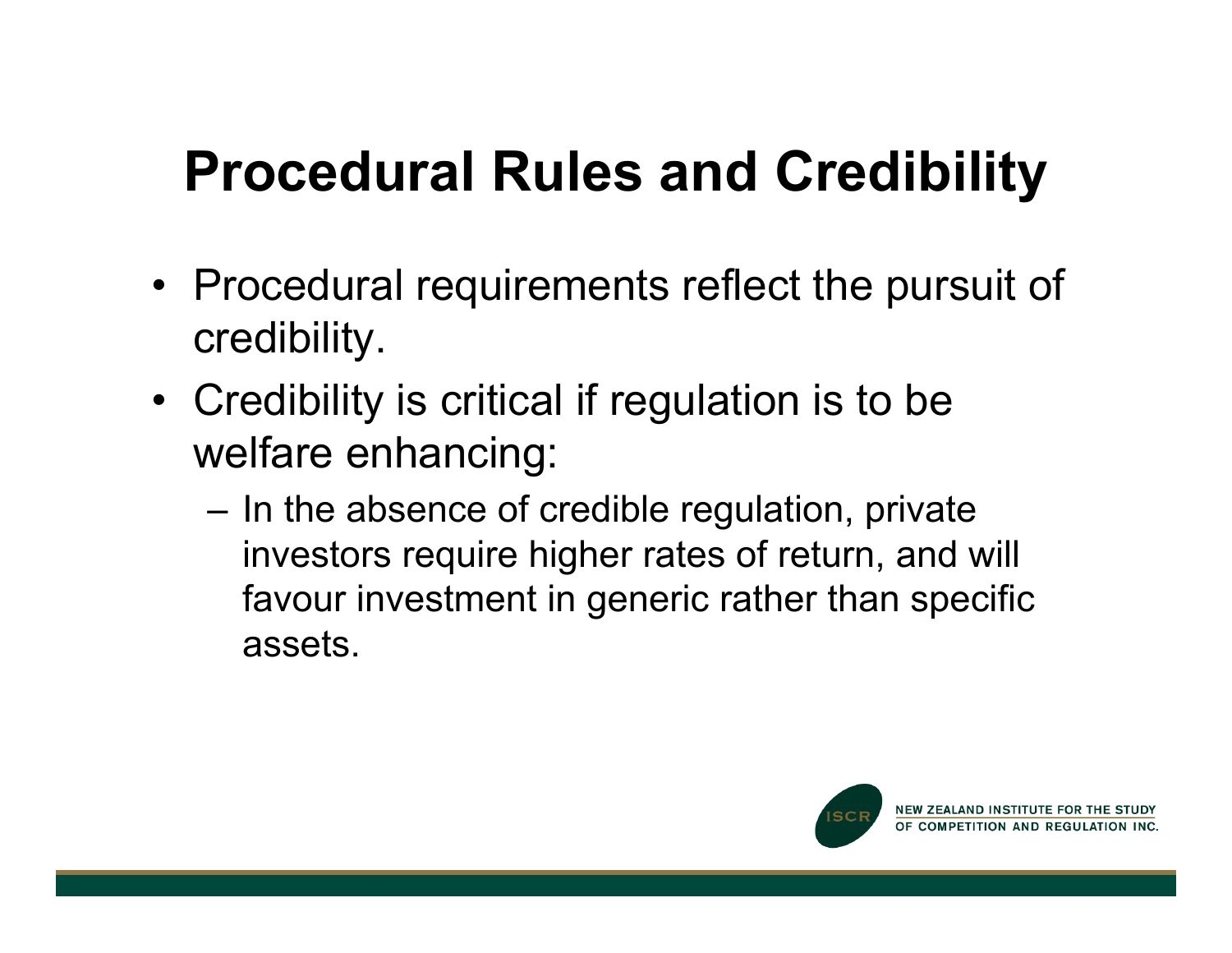## **Requirements for regulatory credibility**

- Credibility is enhanced where
	- Process provides for scrutiny of the views of all interested parties, including a rigorous analysis of the views of the Commission staff,
	- The decision-makers are independent of the parties, and
	- The decision-makers are not easily influenced by the legislators

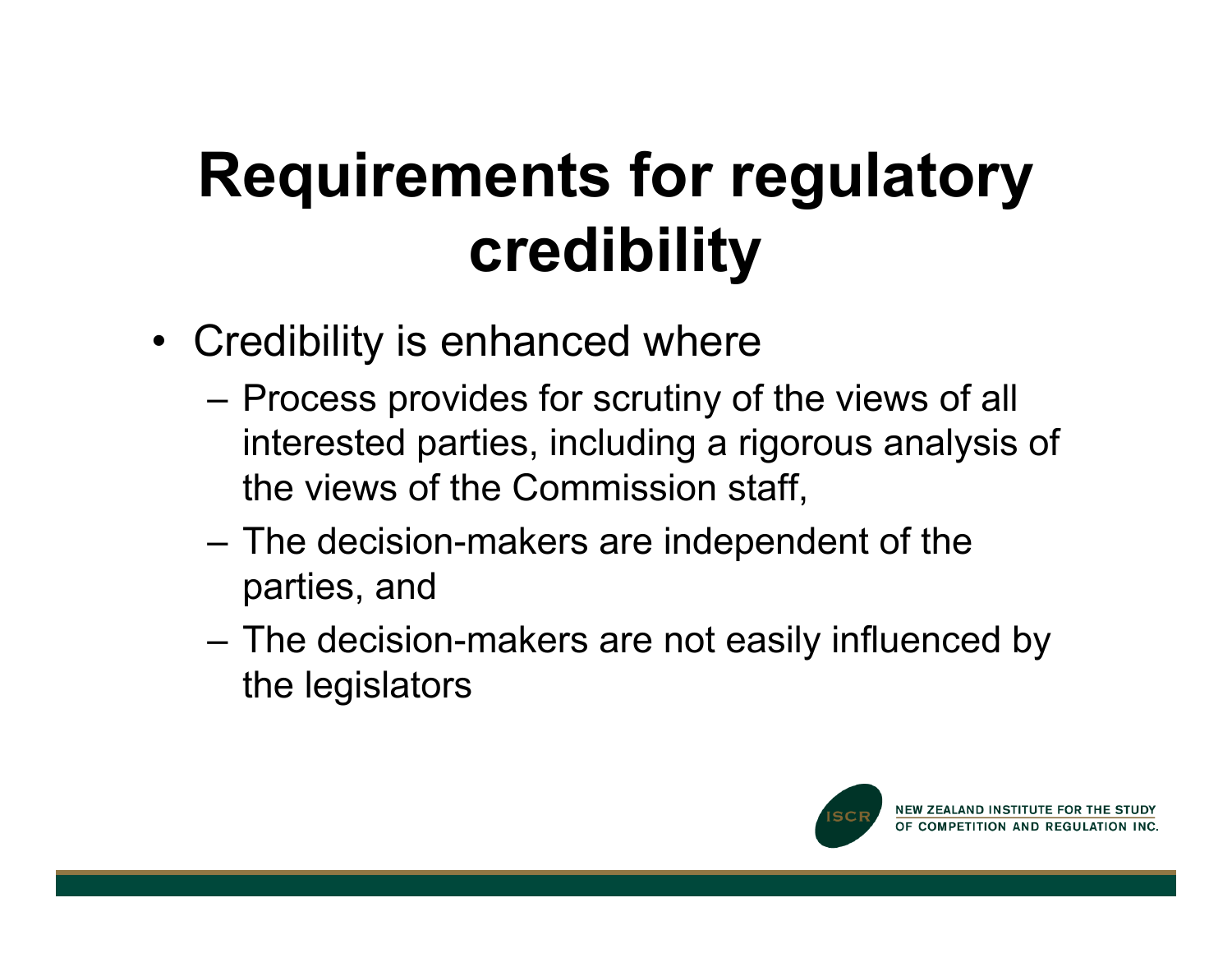## **Requirements for regulatory credibility #2**

- Credibility is also enhanced by strong incentives for regulators to make quality decisions
	- Loss of professional integrity with poor decisions (people with substantial reputational capital make the best regulators)
	- Impairment of future career prospects with poor decisions, and
	- Right of appeal on "merit" as well as on "law"

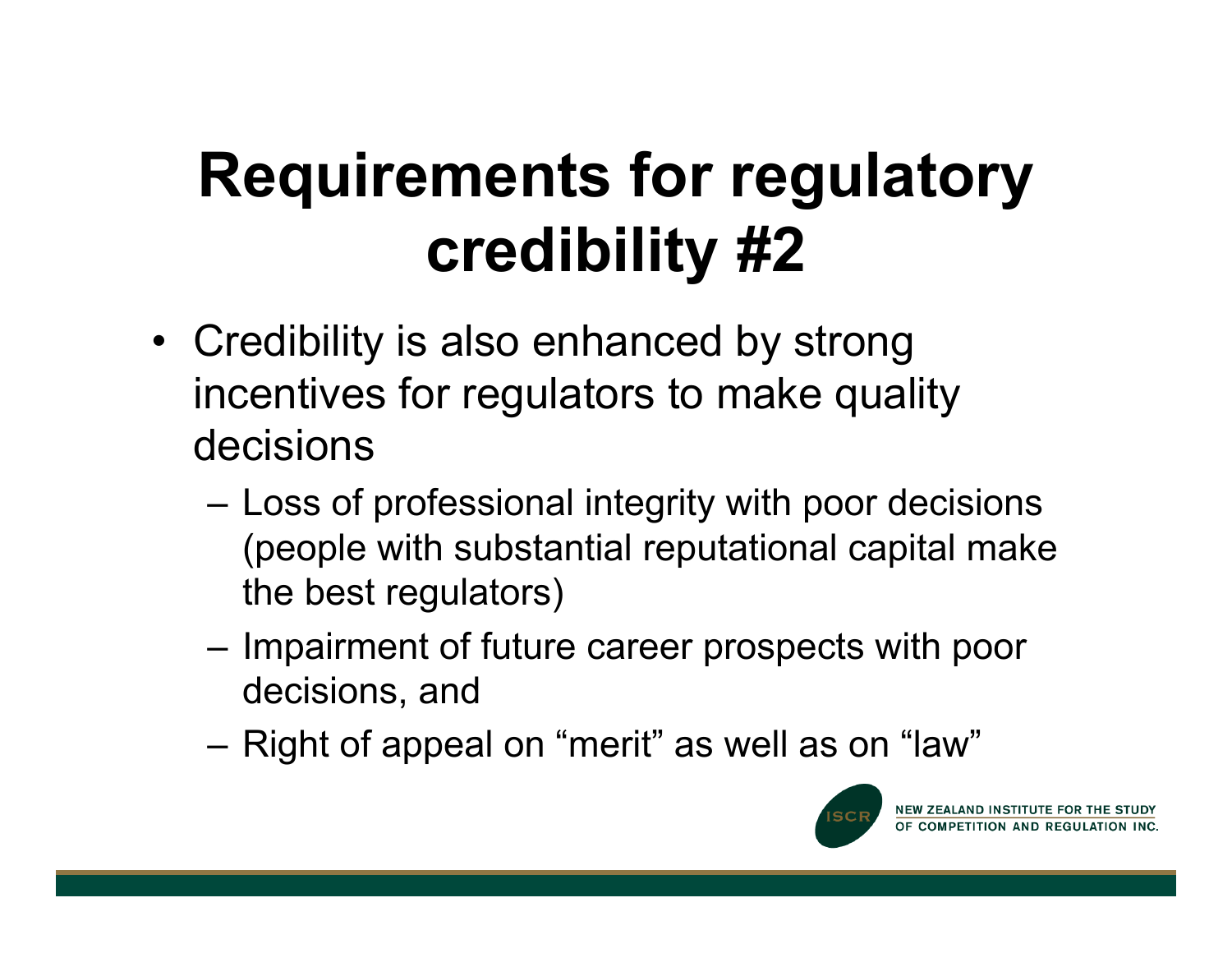# **Role of the Commissioners**

- Are the Commissioners
	- Assessing a report that they have written (with assistance from staff)? **or**
	- Assessing a report written by the Commission staff against other available evidence?
- There is little credibility in the claim that the Commissioners can assess their own report.
- Whether Commissioners can assess a report of their staff depends on standard governance problems: principal agent relationships and management capture.

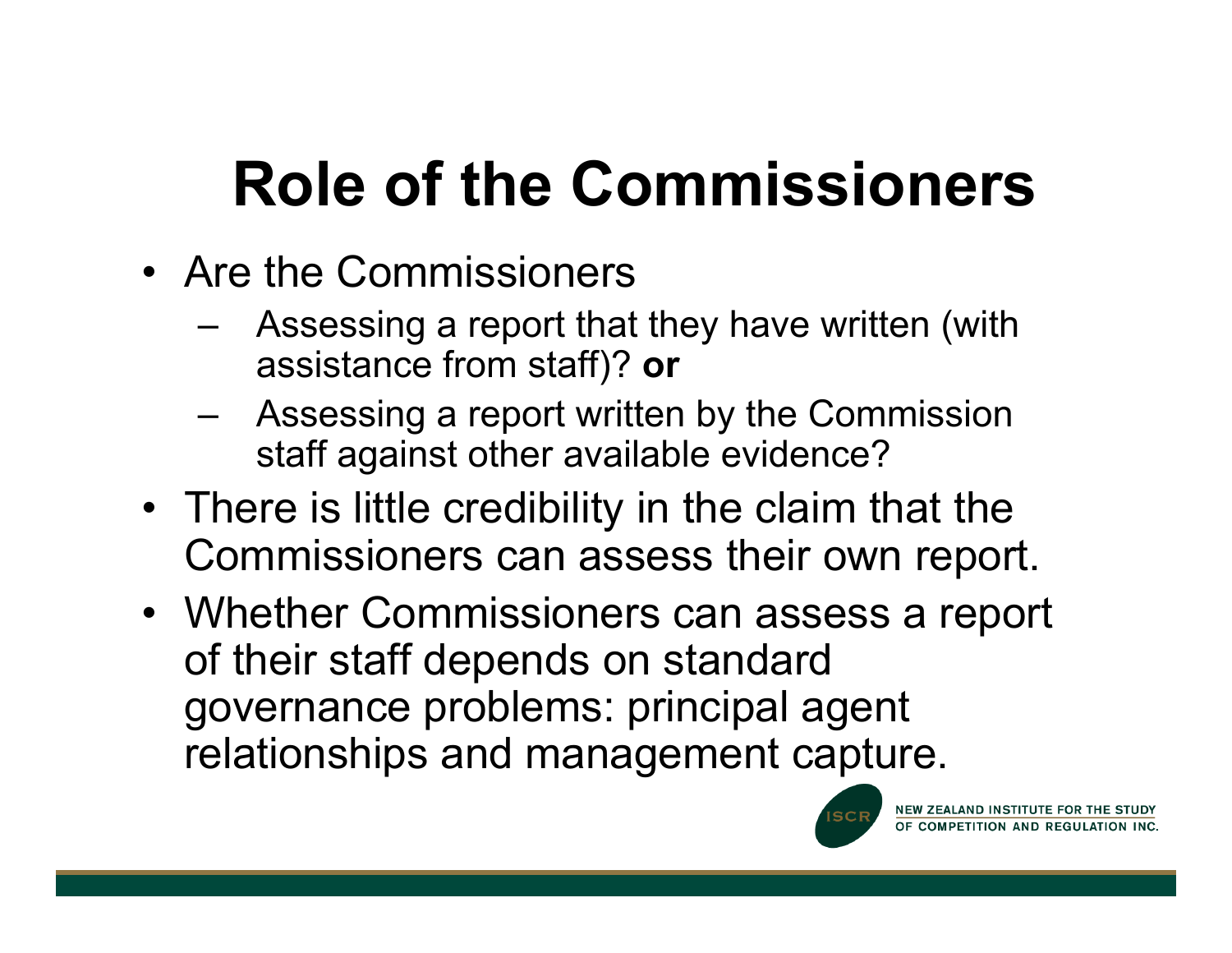## **Regulatory Conferences**

- Conferences are designed to provide a forum for stakeholders to participate and to increase the credibility of regulation
- Regulated firms, entrants and interest groups play two important roles:
	- Provide regulator with information about the state of the world
	- Provide regulator with information about interest groups' preferences

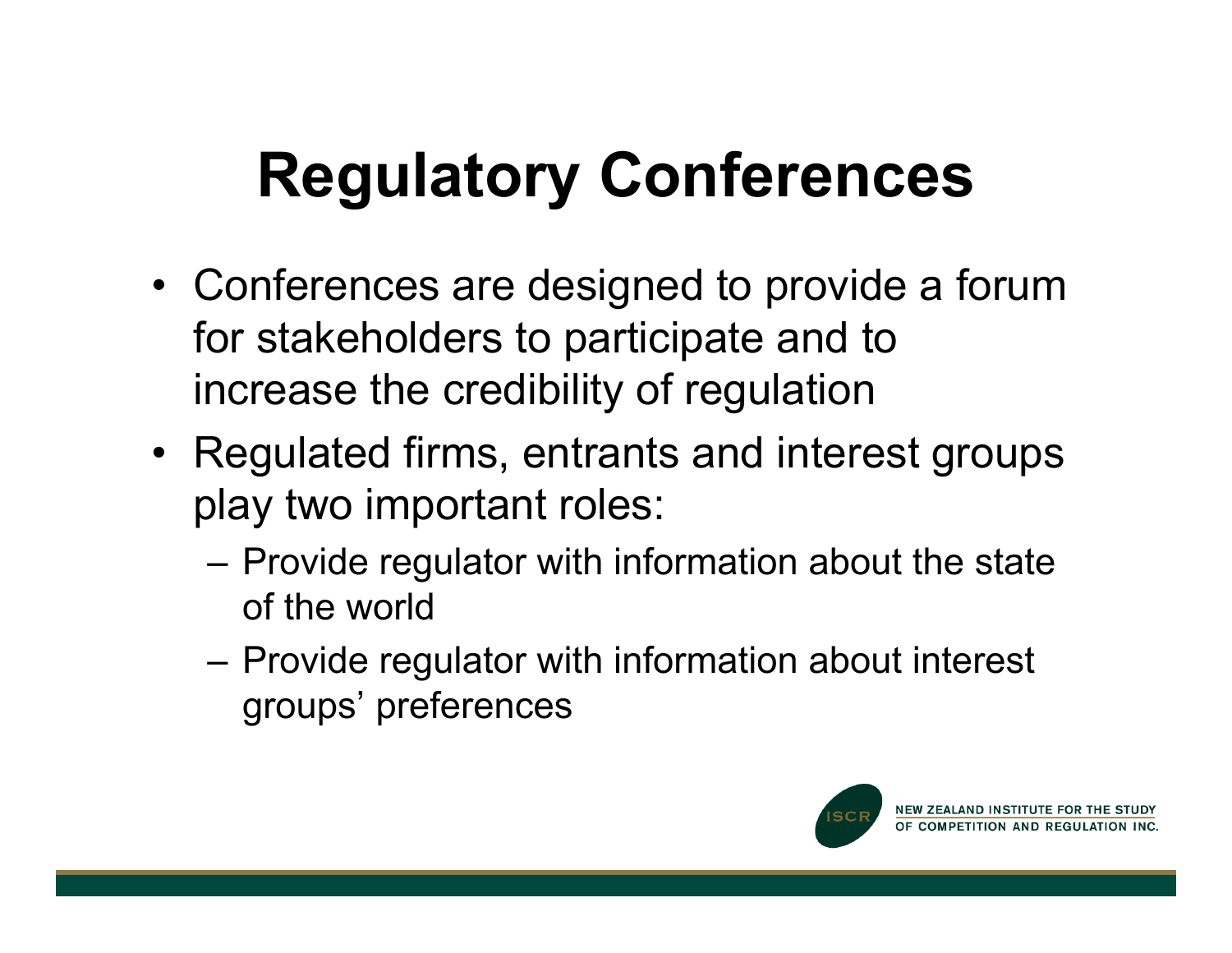# **CC Conferences: The theory**

- Conferences are not adversarial no cross examination
- Representatives of interested parties may be heard at the conference
- The conference discusses the draft determination or issues paper of the Commission
- Commissioners use the information from the conference to inform their decision.

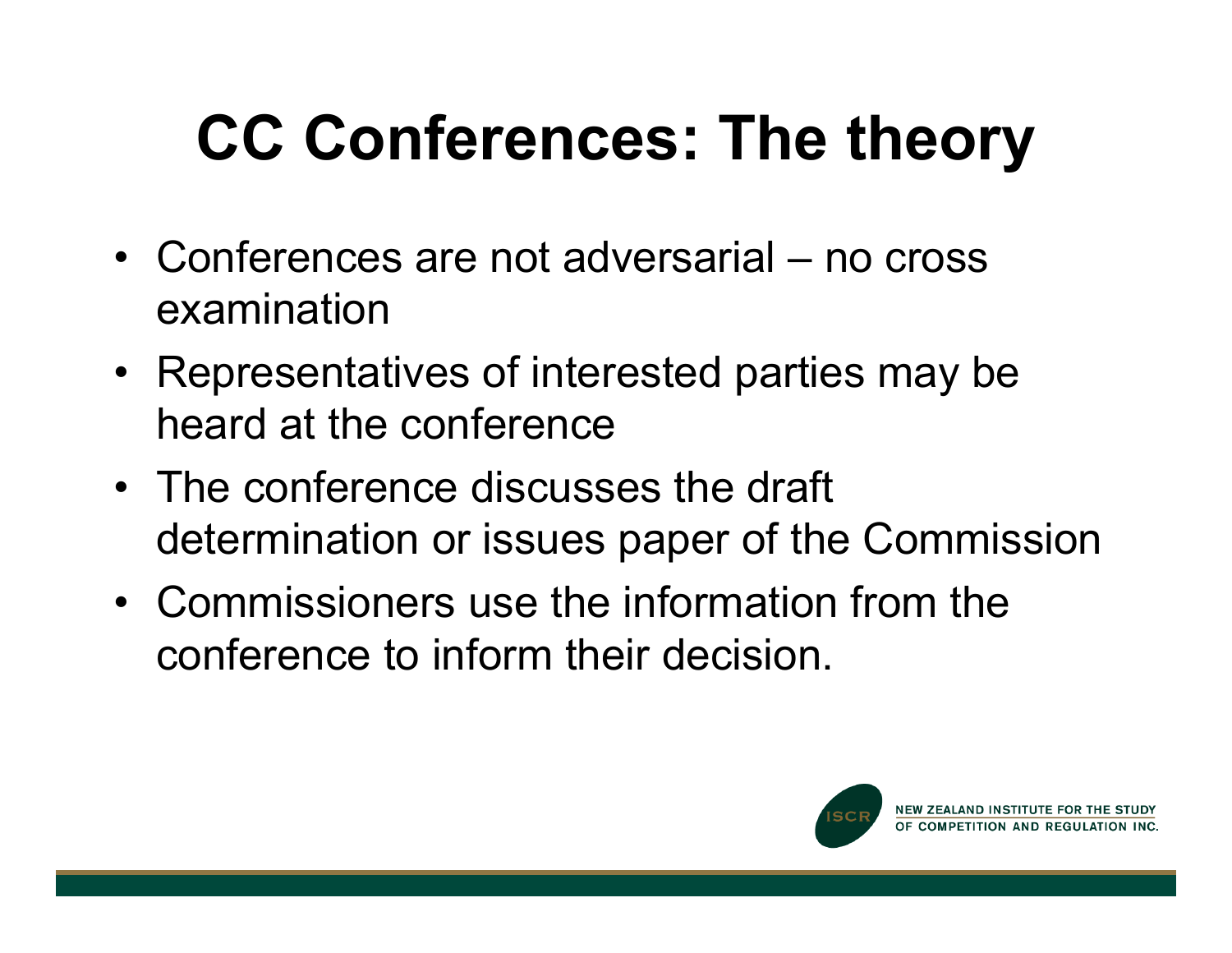# **CC Conferences: The reality**

- Conferences are adversarial, but rights to crossexamine are asymmetric.
- The conference discusses the submissions of the parties but provides no direct examination of the Draft Determination.
- The extent of the involvement of the Commissioners in writing the Draft Determination, and therefore their credibility as independent assessors of the Draft, is unclear.

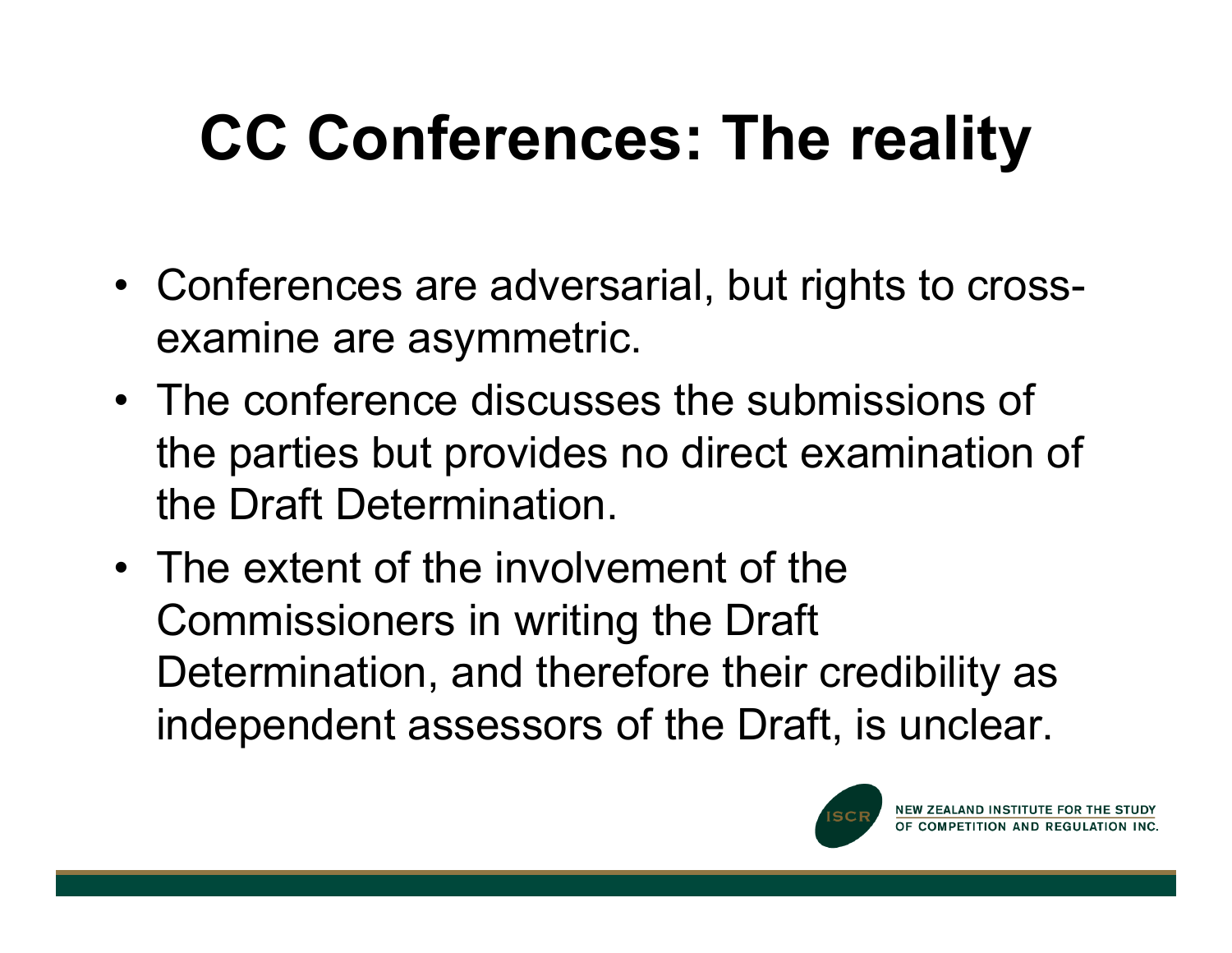## **Examination of the Draft Determination**

- The Commissioners do not ask the staff questions about their report.
- The parties are not allowed to ask questions of the staff or Commissioners
- The conference therefore cannot provide a rigorous mechanism for reviewing the Draft Determination.
	- This would require the authors of the DD to answer questions from Commissioners and the parties.

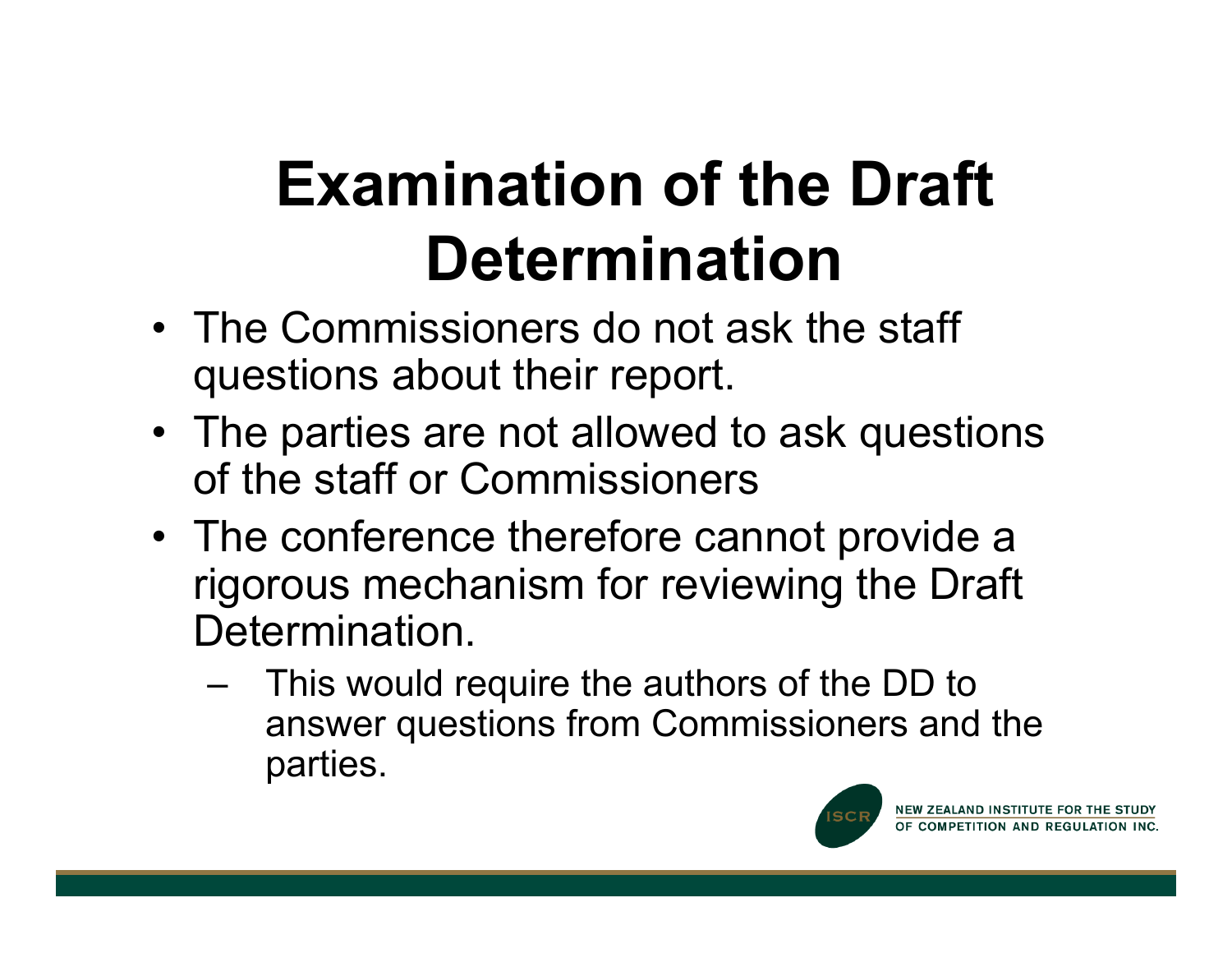#### **Absence of Cross-Examination**

- Designed to reduce the time and expense associated with conferences?
- In the absence of cross-examination is it possible for the conference to
	- Elicit all relevant information needed to make the welfare-maximising decision? and
	- Provide incentives to make the welfaremaximising decision?

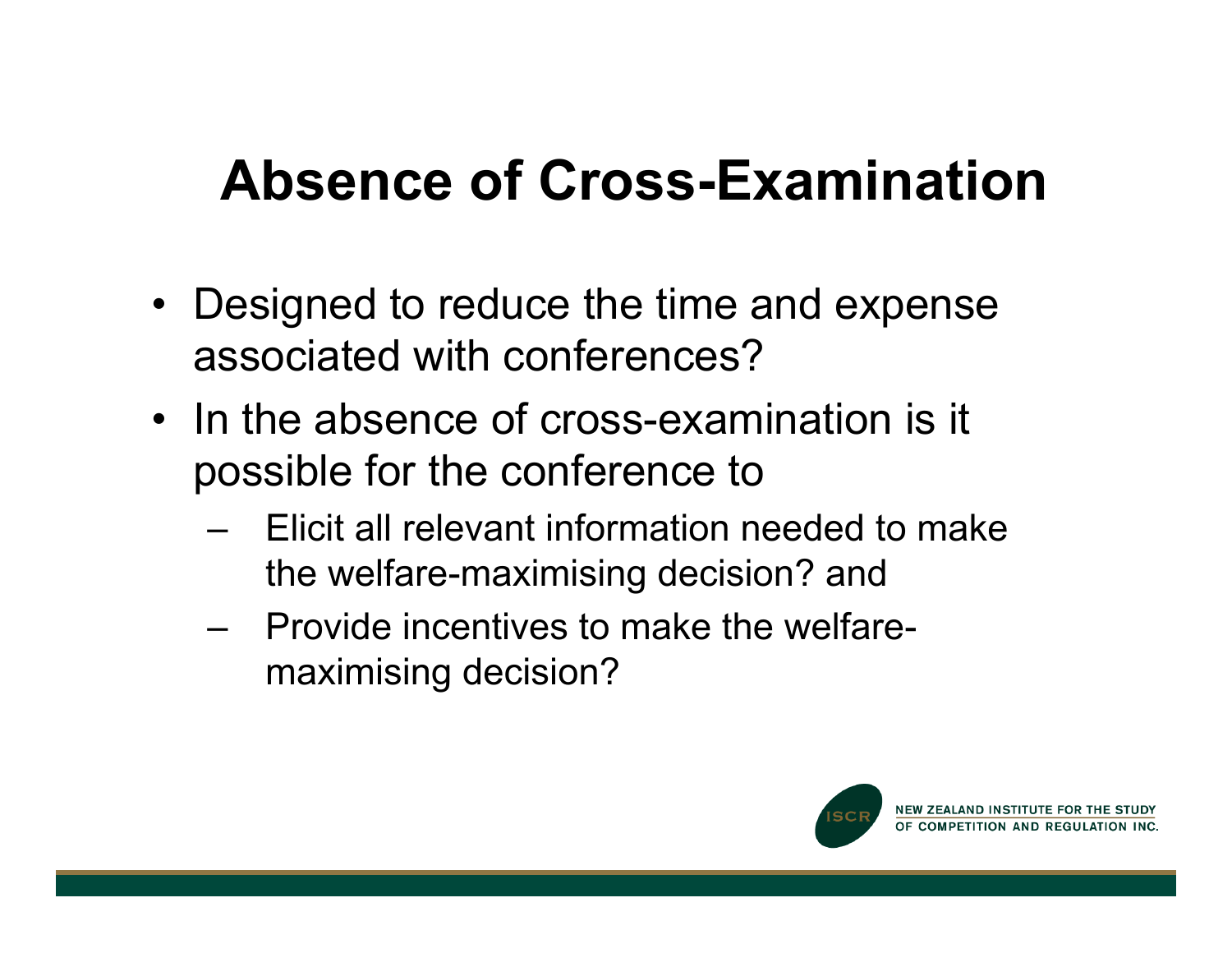### **Asymmetric Cross-Examination**

- Conference proceedings are adversarial: cross-examination is in fact allowed.
	- Commission experts and staff undertake extensive cross-examination of parties.
	- Normally do so without reference to the constraints that would apply to crossexamination in a court.
- This asymmetry in rights of crossexamination serves to limit the influence of stakeholders.
	- Consistent with consultation rather than examination.

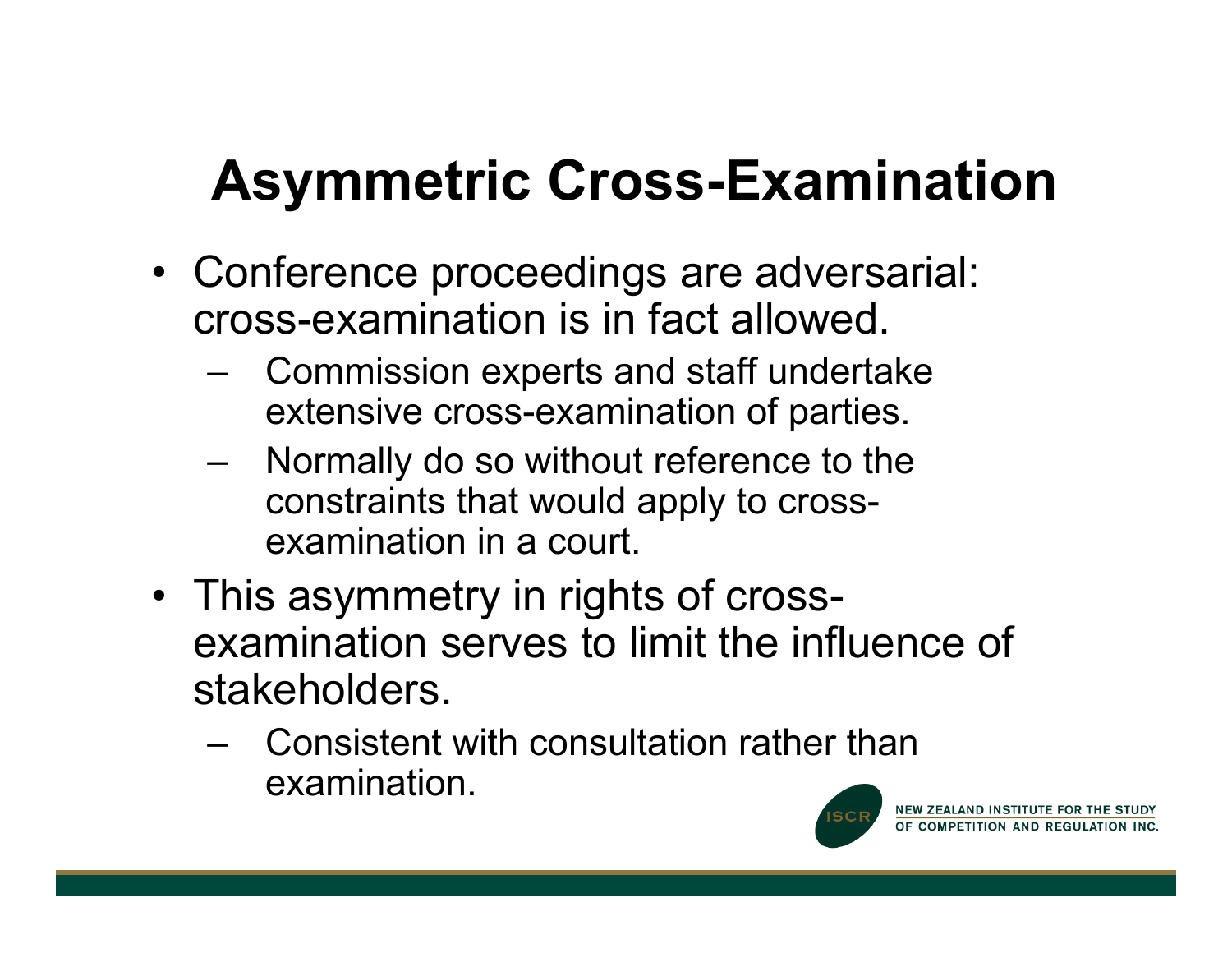#### **Independent Experts**

- Commission views independent experts as speaking on behalf of parties.
	- No consideration of the qualifications of individuals to act as an expert.
	- Views experts as having less weight than nonexpert testimony provided by third parties.
- Consistent with a process designed to consult stakeholders rather than a process designed to maximise scrutiny of the draft determination.

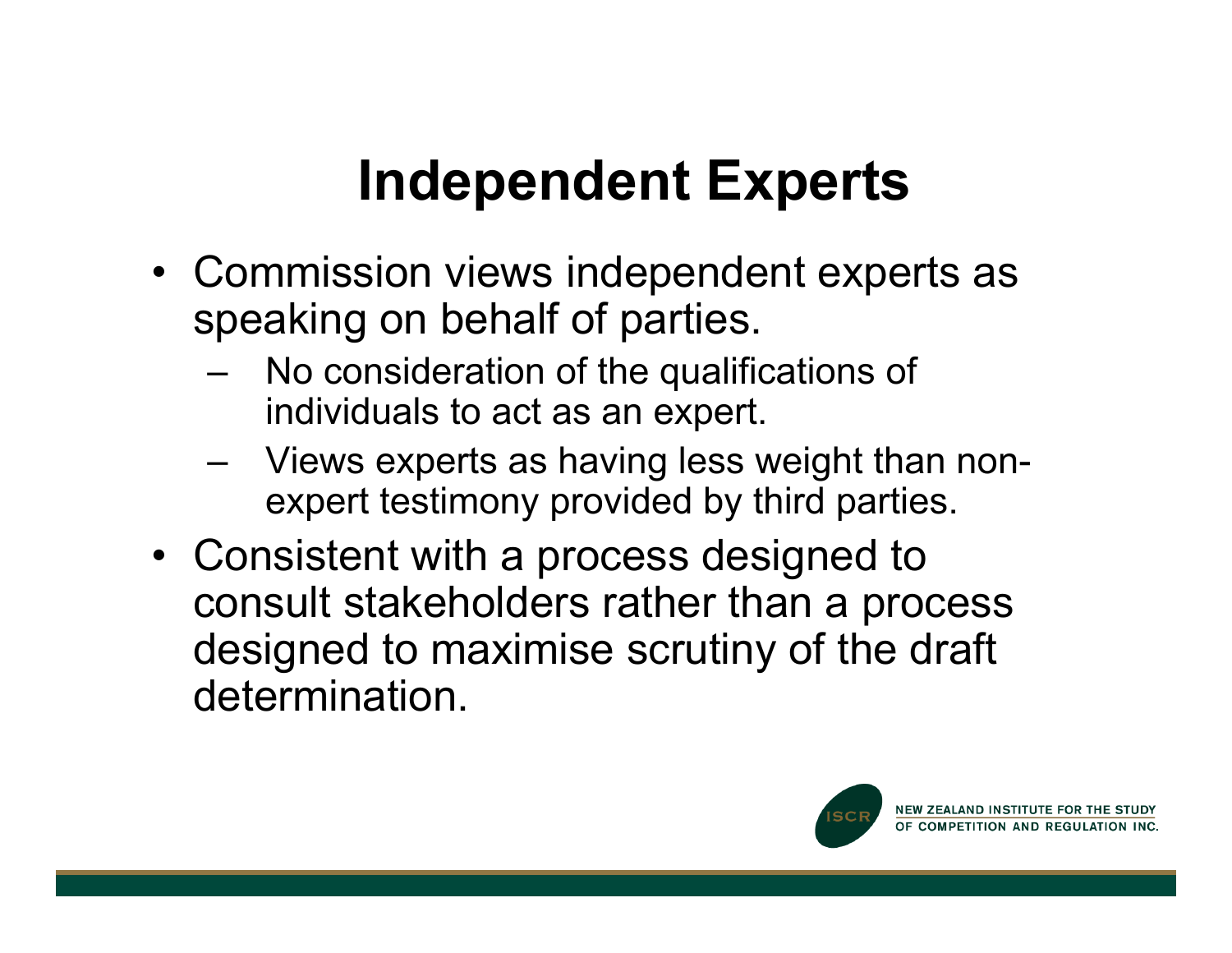### **A Consultation Process**

- Commission's approach to conferences is consistent and logical when viewed as part of a consultation process.
- But:
	- Consultation processes do not promote rigorous analysis of the Draft Determination, primarily because the information flow is one-way and neither the Commissioners nor the parties can ask questions of the authors of the DD.
	- Consultation is therefore not likely to provide the optimal level of regulatory credibility or maximise the chance of a welfare-enhancing decision.

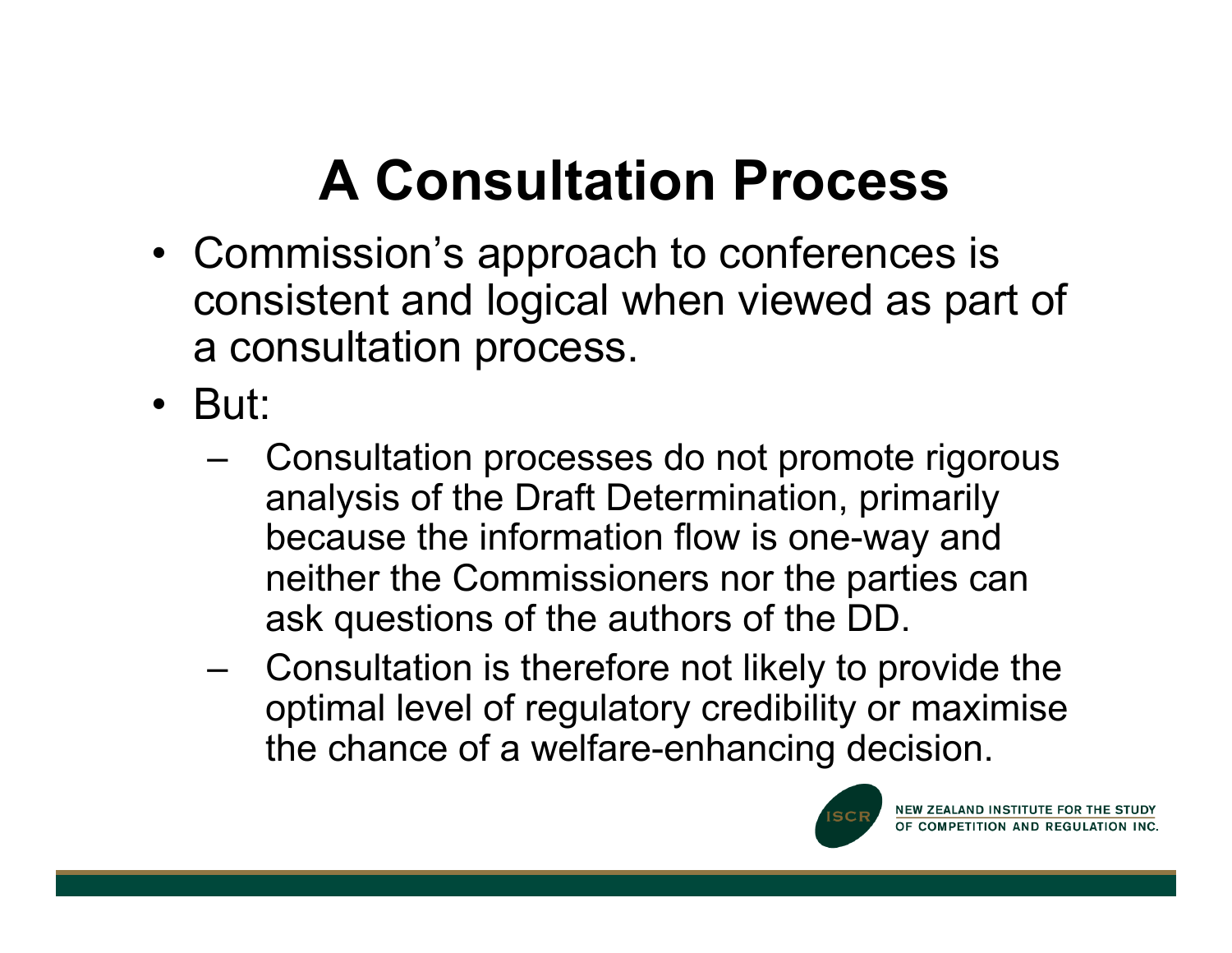#### **Judicial and Legislative Review**

- Legislation requires substantial interpretation – Regulators have wide discretion
- Legislative review will rarely be casespecific, so legislative review is rare.
	- Leaves regulators with wide discretion on individual cases.
- Judicial review puts substantial limits on the discretion available to the regulator in individual cases (Spiller 1997).

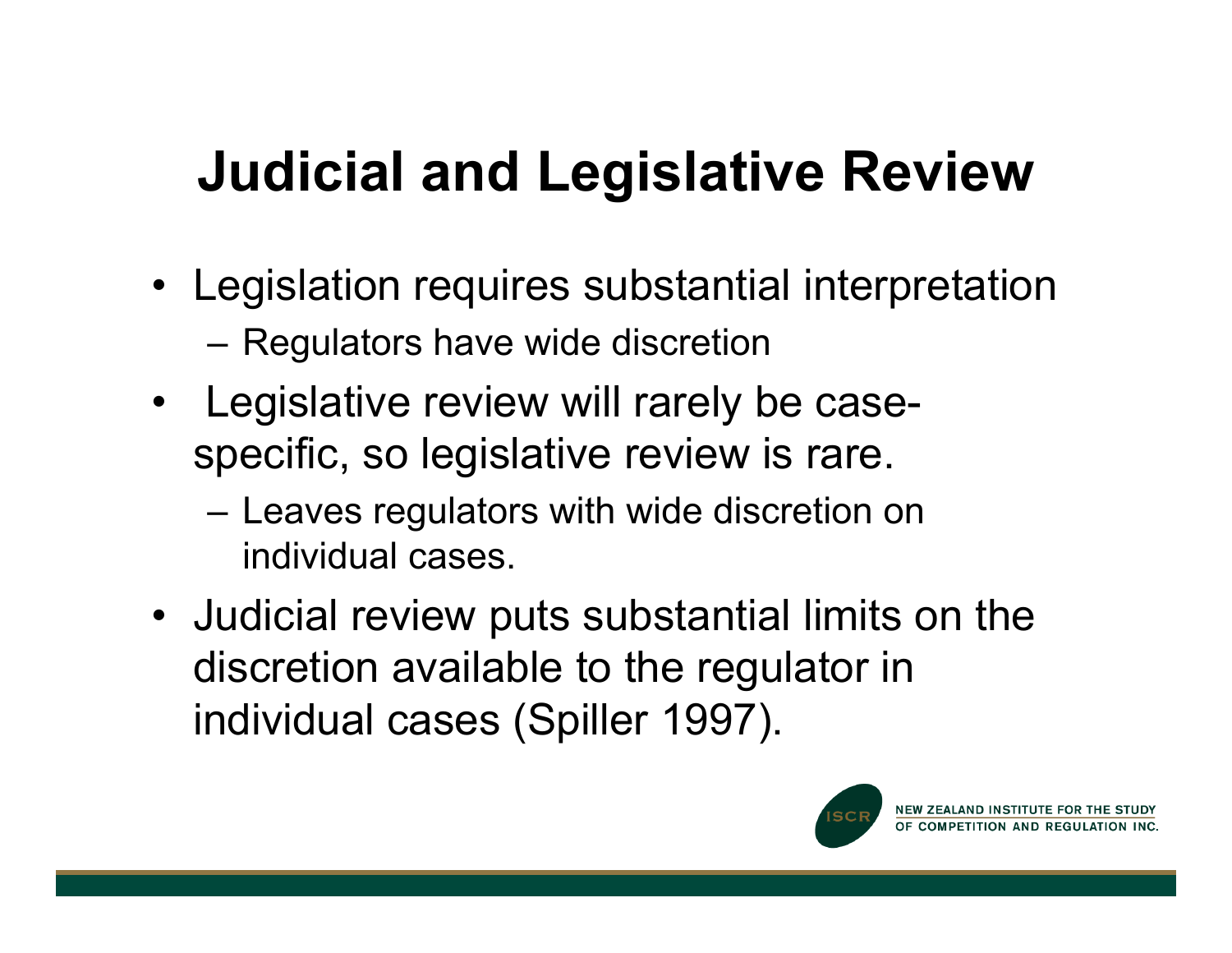#### **Judicial and Legislative Review**

- In New Zealand: "merit" and "law" for the Commerce Act (except electricity and price control provisions) but not for decisions under industry specific regulation:
	- Appeals under the Telecommunications Act and under Electricity Industry price controls are provided only on matters of law.
- In the US: merit and law for decisions of all administrative and regulatory agencies (Spiller 1997).

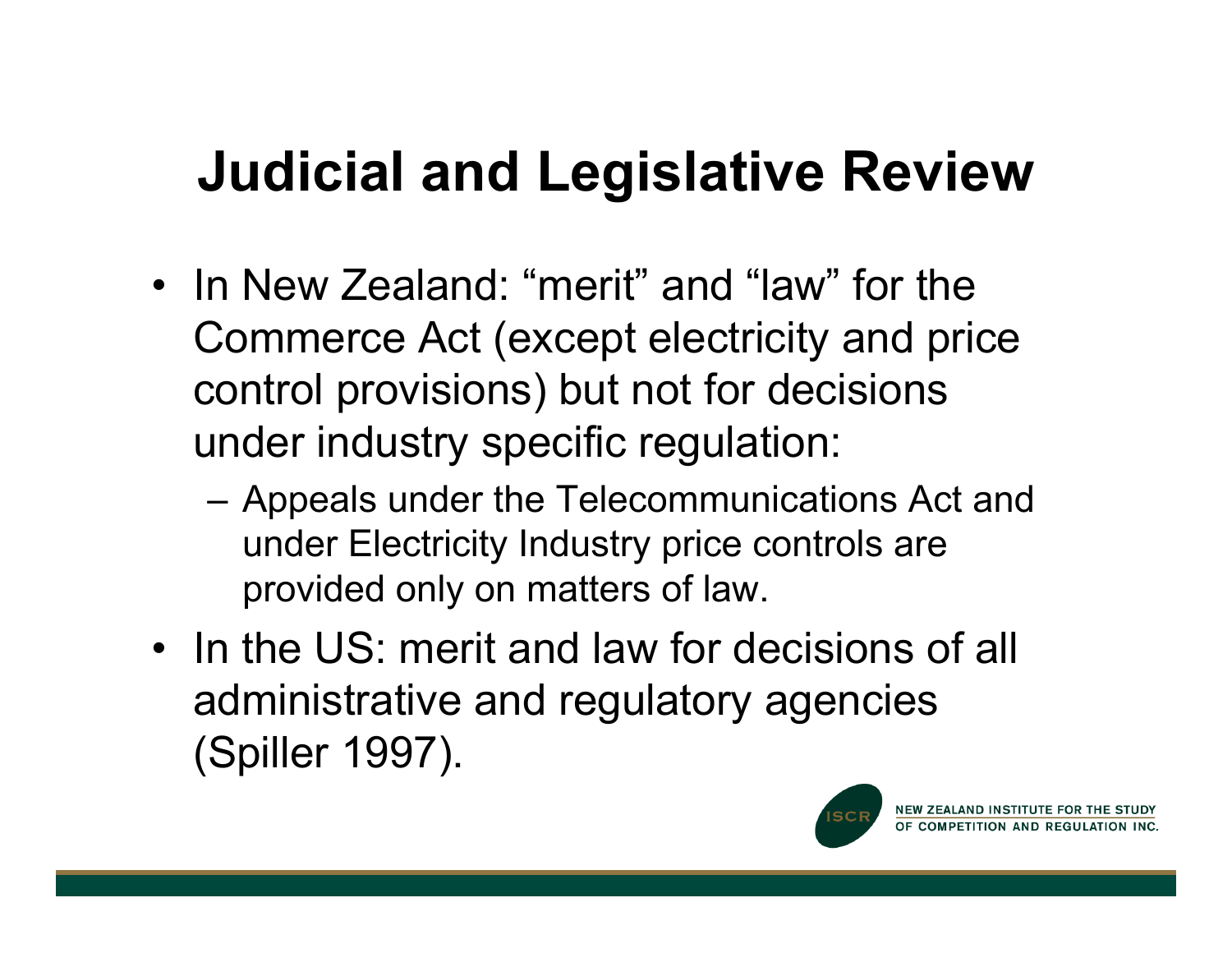#### **Judicial and Legislative Review**

- Where the threat of judicial review is largely absent, regulatory credibility requires that much greater emphasis be placed on the process, especially the quality of governance and decision processes.
	- Credibility will be enhanced where the structures are clearly designed to make the Commissioners independent adjudicators of the views of the Commission staff and other parties.
- Judicial review improves credibility even where the Commissioners are independent
	- Tests the quality of the Commissioners' analysis.

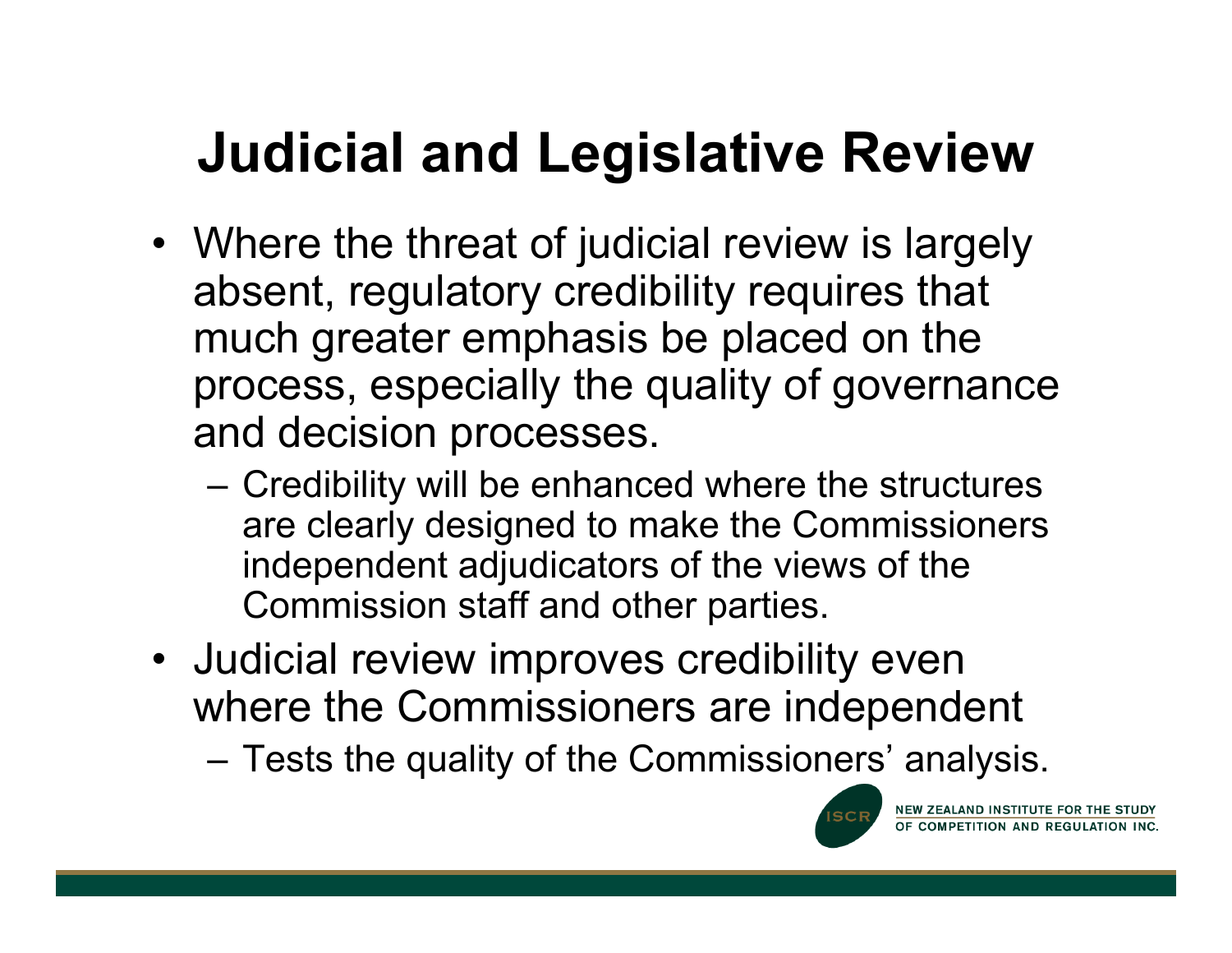### **Summary of the Problems**

- Governance and decision structures relating to regulatory determinations are unclear.
- Conference procedures create a consultation process:
	- Asymmetric rights of cross-examination and information flows provide scrutiny of submissions but not of the work of the Commission.
- In the absence of judicial review, these governance and decision problems reduce the credibility of the regulatory process.

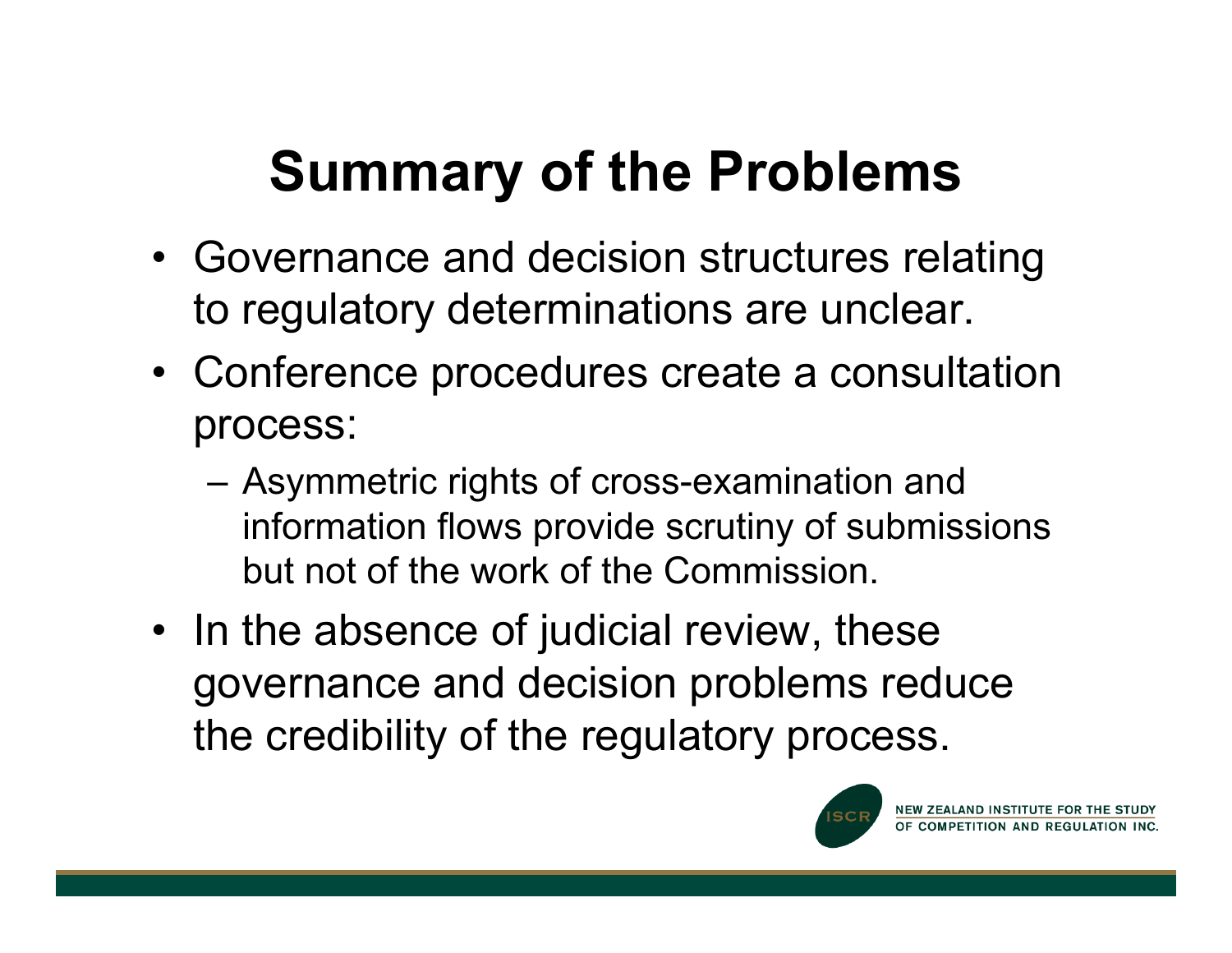### **Solutions**

- Solutions are straight forward:
	- Right of appeal on merit and
	- Symmetric rights of cross-examination
	- Recognition of the independence of experts
	- Separation of staff and commissioners
		- Staff present and defend their report
		- Commissioners write the decision themselves.
- Each of these solutions would provide benefits but all would be present in the optimal environment.

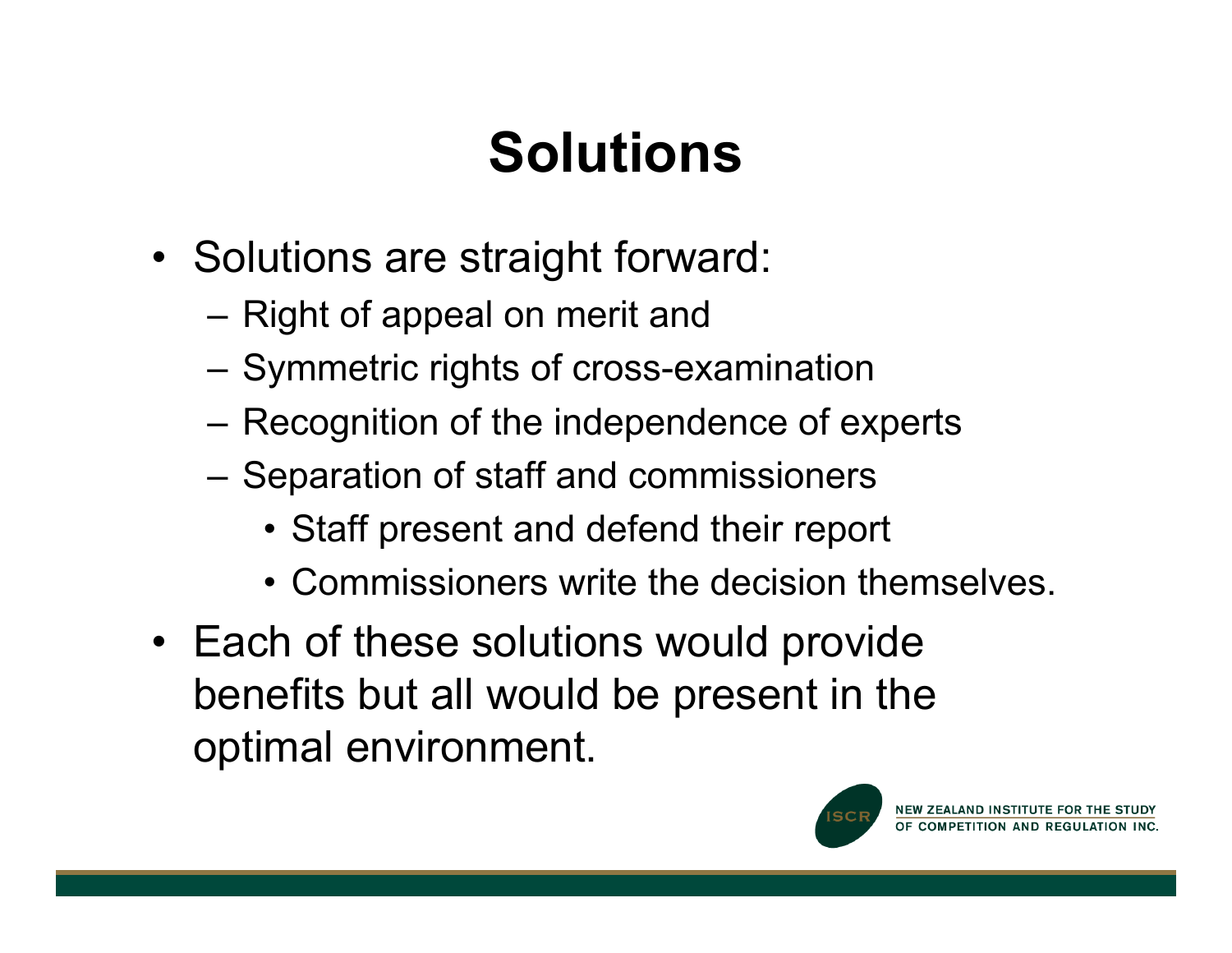#### **Costs and Benefits**

- Some resource cost associated with most of these proposals, but those costs are likely to be small compared to
	- recent increase in the Commission budget that has been required to facilitate regulatory functions
	- the cost of making decisions that are not optimal.
- Appeals are costly, so primary emphasis in any reform should be given to improving the integrity of the Commission's governance and decision processes.